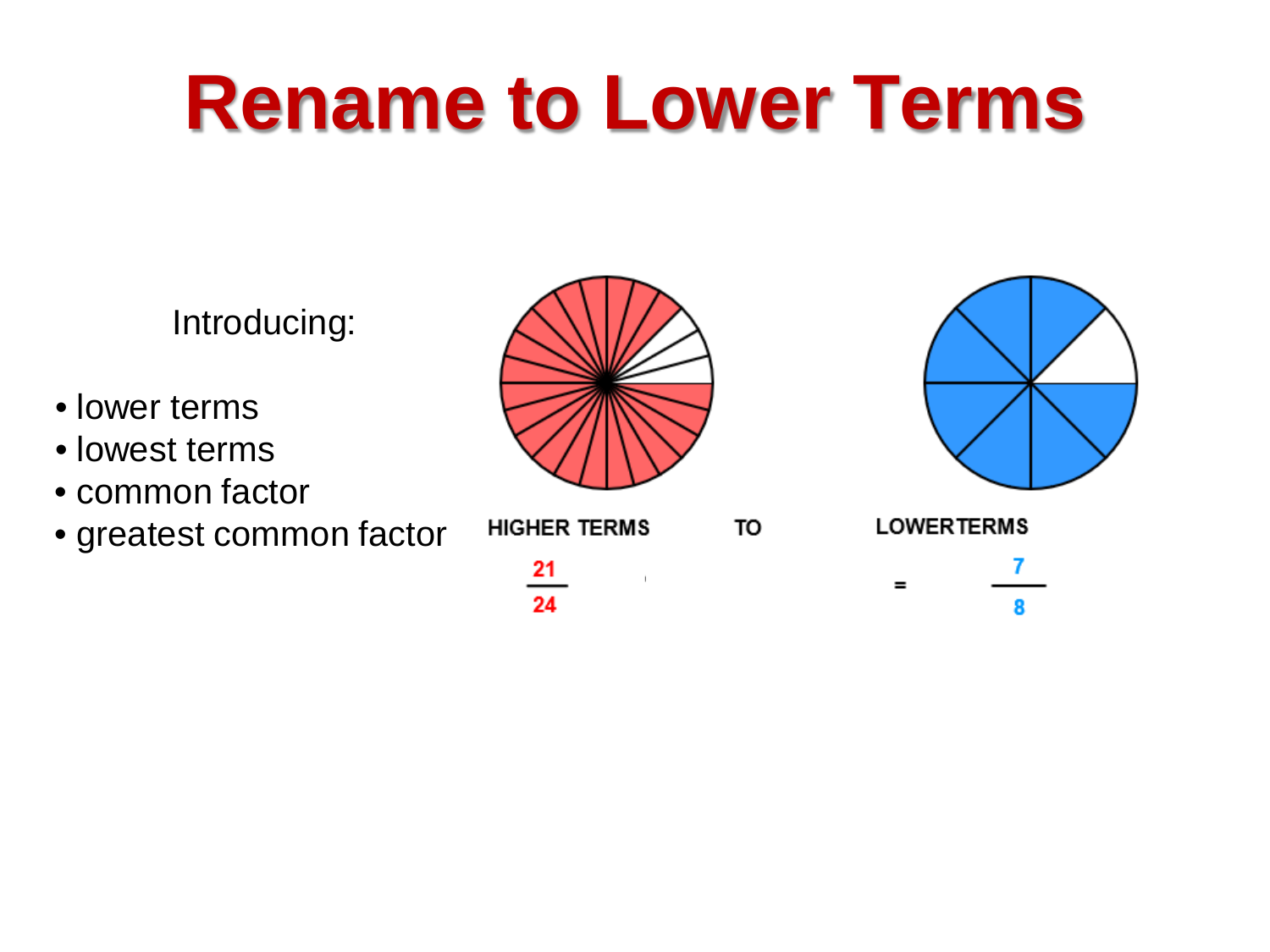

These fractions are the same size. The fraction on the right is in *lower terms* because both the numerator and denominator are smaller than the numerator and denominator of the fraction on the left.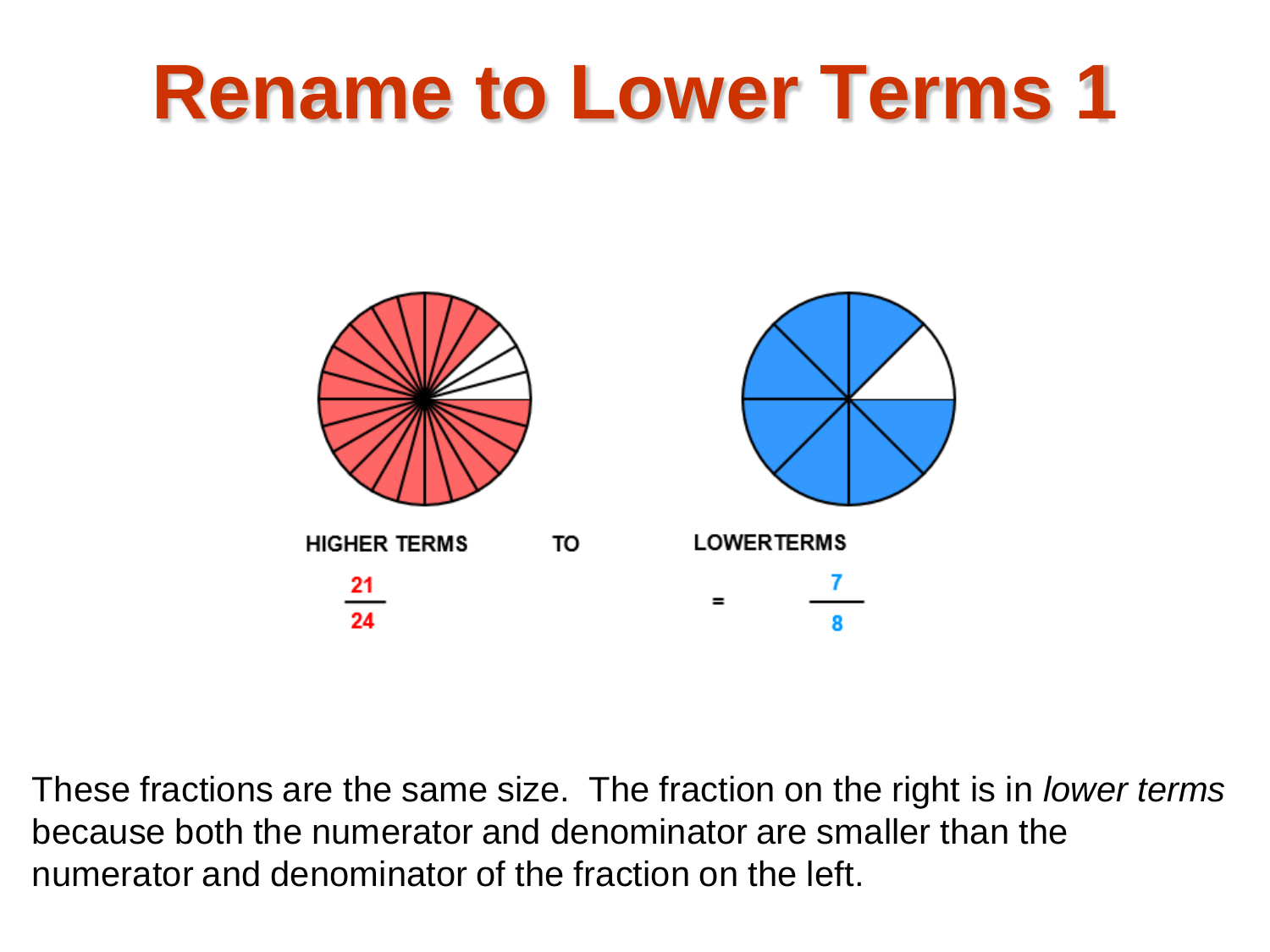

Notice that both the numerator and denominator in the fraction  $21/24$  are divided by 3. This example shows that you are dividing the fraction  $21/24$  by **<sup>3</sup>**/**<sup>3</sup>** , a form of 1.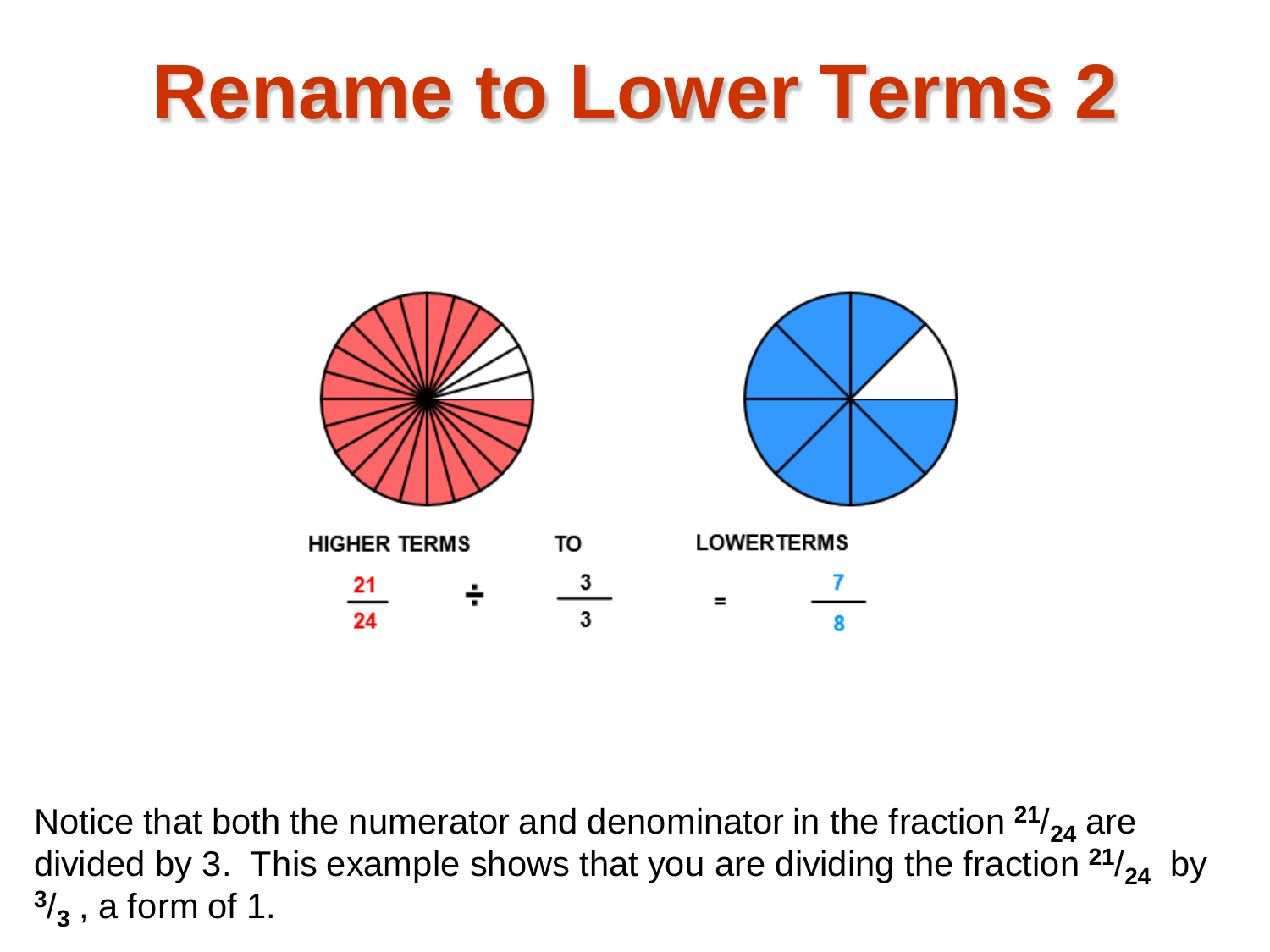

This picture shows that 8 and 16 are both divided by 2. A number that divides evenly into other numbers is called a *common factor* of the numbers. Two(2) is a *common factor* of 8 and 16.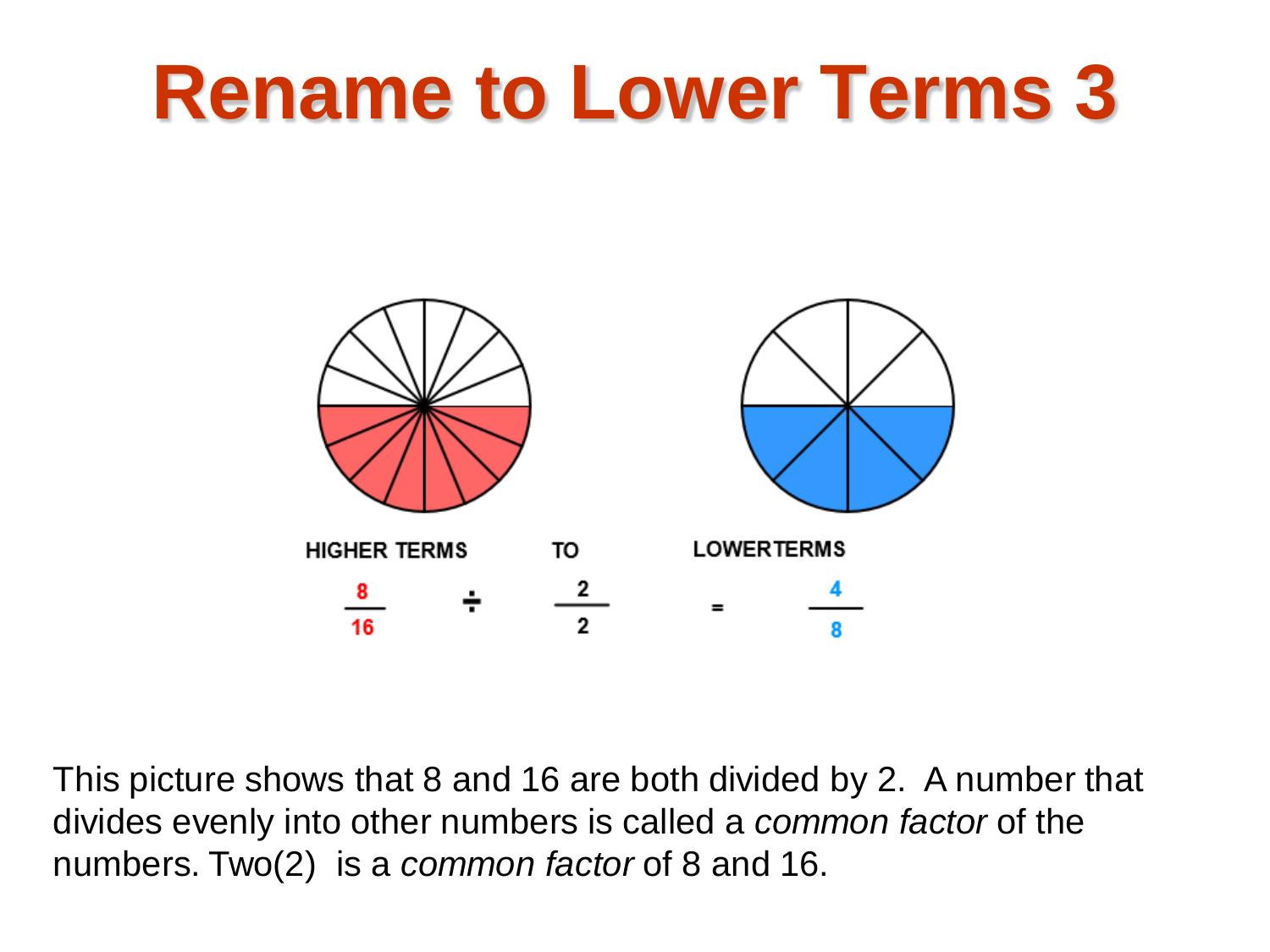

The numerator and denominator of **<sup>8</sup>**/**<sup>16</sup>** can also be divided by 8. Eight is the largest number that divides evenly into 8 and 16. 2, 4, and 8 are *common factors* of 8 and 16, but 8 is the *greatest common factor* of 8 and 16.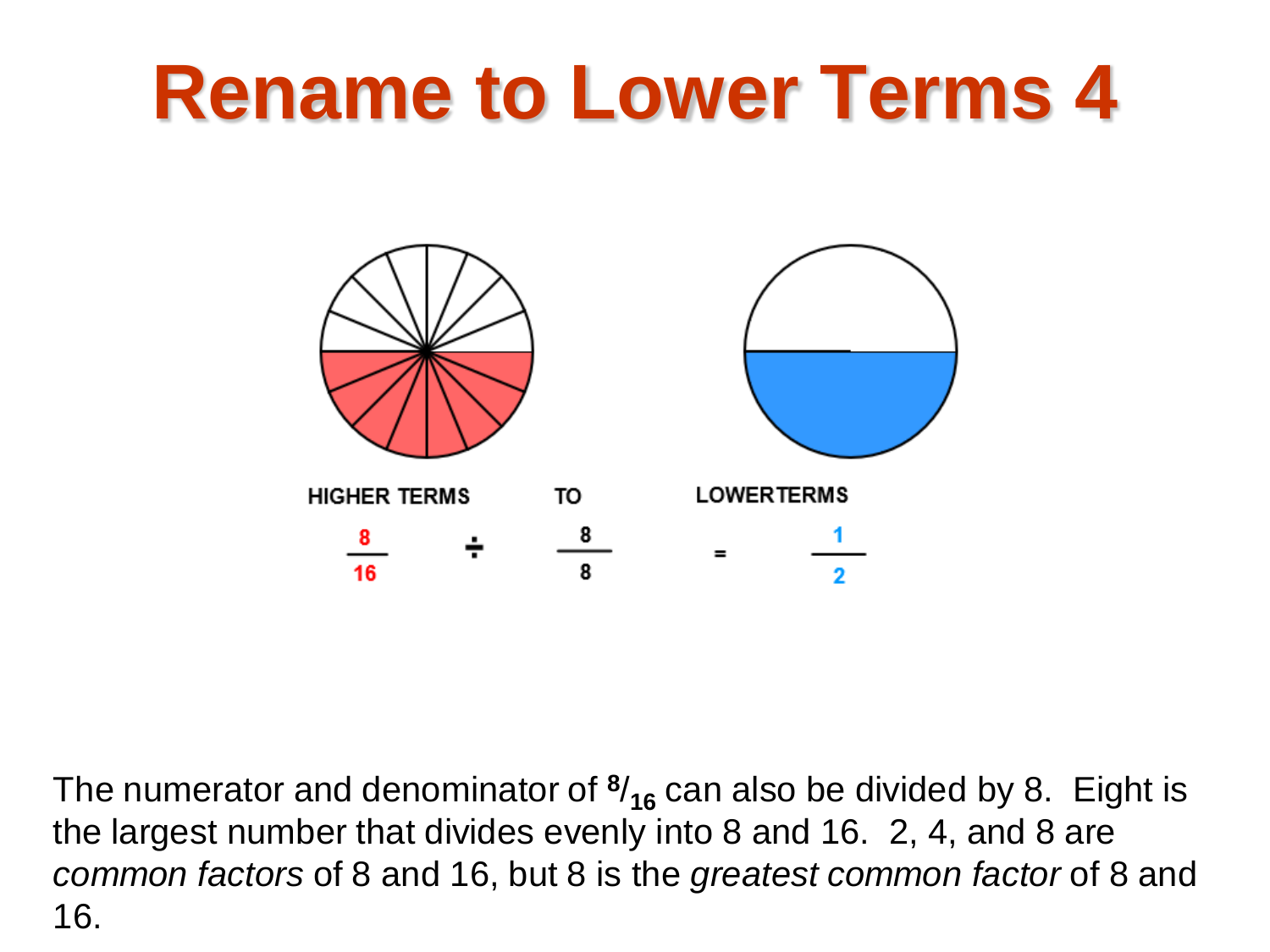

Dividing the numerator and denominator by the *greatest common factor* will rename the fraction in *lowest terms*. The fraction **<sup>1</sup>**/**<sup>2</sup>** is in *lowest terms*  because no whole number larger than 1 will divide evenly into 1 and 2.

Some texts call renaming in lowest terms "reducing" the fraction. But this is misleading. As you can see, the fraction **<sup>8</sup>**/**16** is not reduced.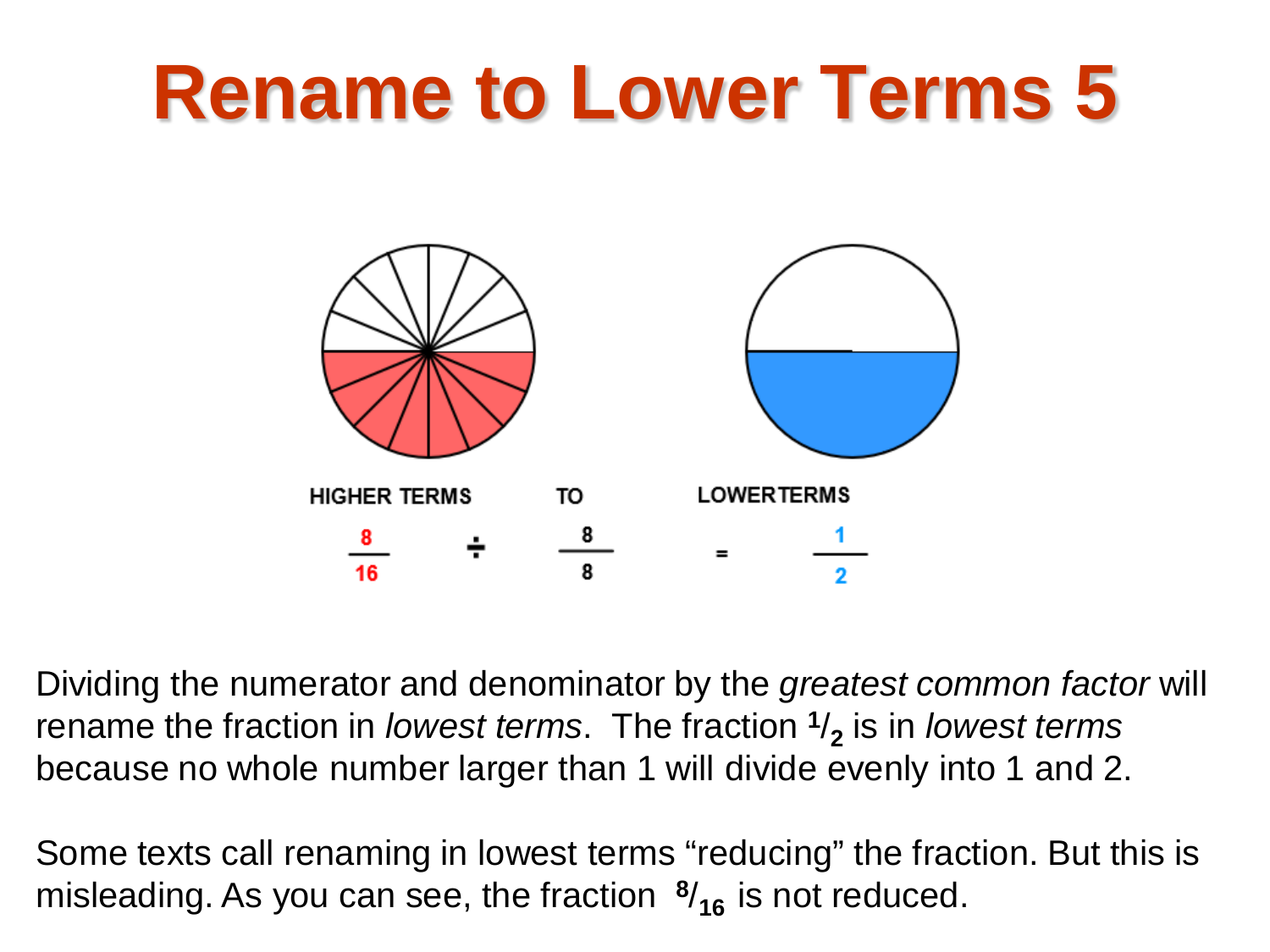

Dividing both numerator and denominator by 6 is the same as dividing by 1.

This picture shows the fraction **<sup>18</sup>**/**30.** The *greatest common factor* of 18 and 30 is 6. Divide both 18 and 30 by the greatest common factor 6 will rename  $^{18}/_{30}$ in *lowest terms*.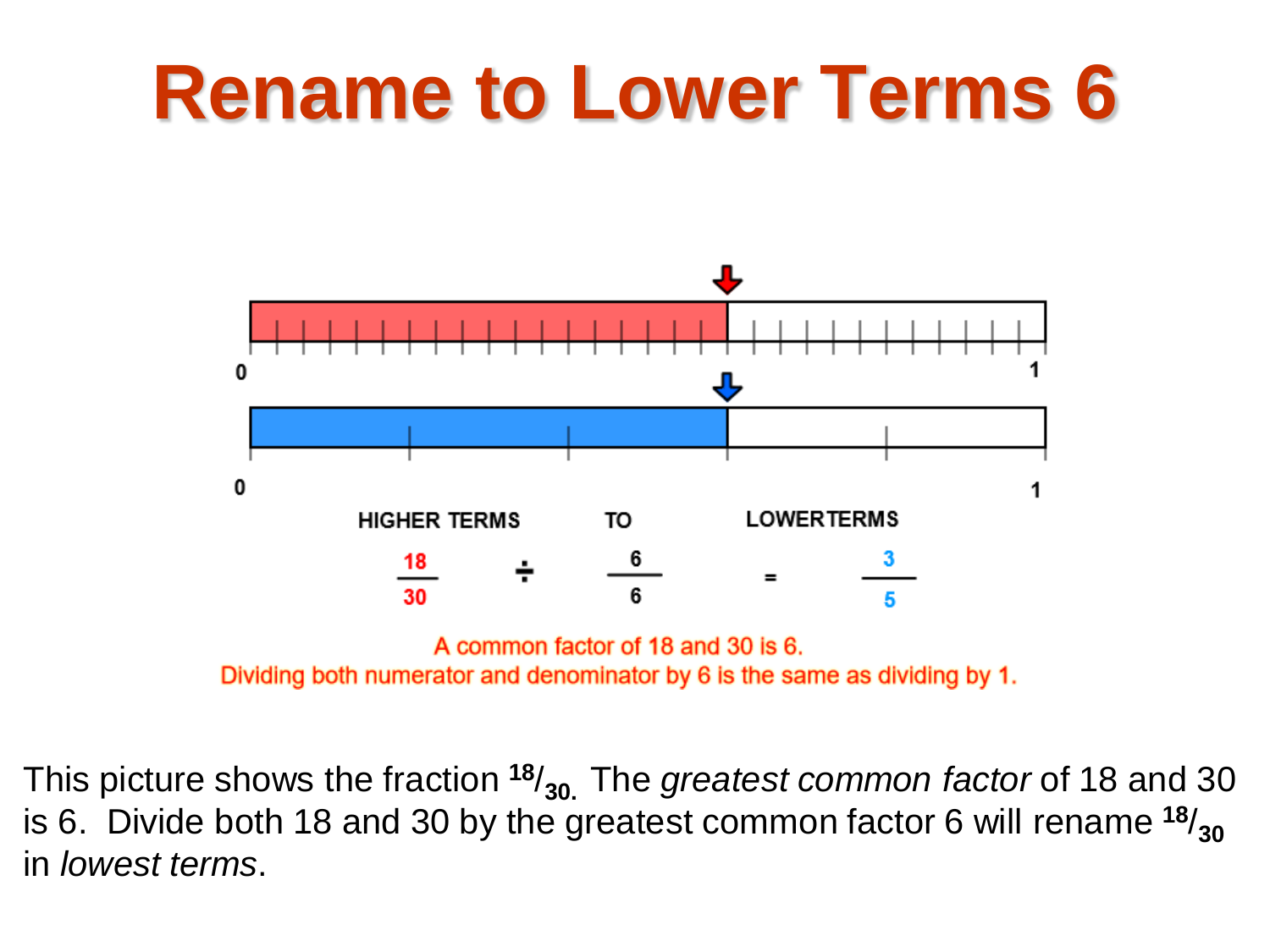24  $=$  ?

What is  $24/_{30}$  in lowest terms? Think of the largest number that will divide evenly into both 24 and 30. Then divide both the numerator and denominator by that number.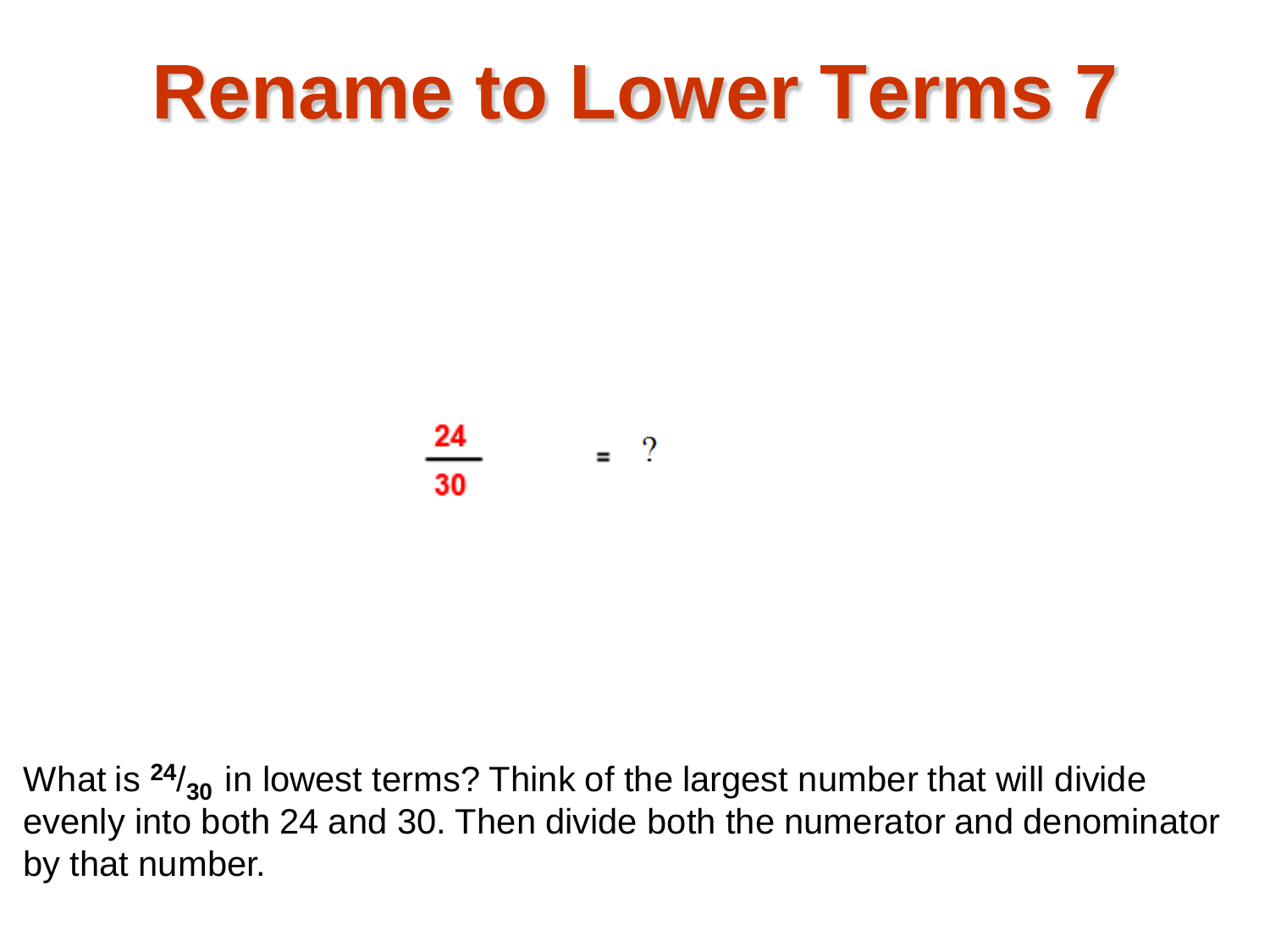

A common factor of 24 and 30 is 6. Dividing both numerator and denominator by 6 is the same as dividing by 1.

$$
^{24}/_{30} = \frac{4}{5}
$$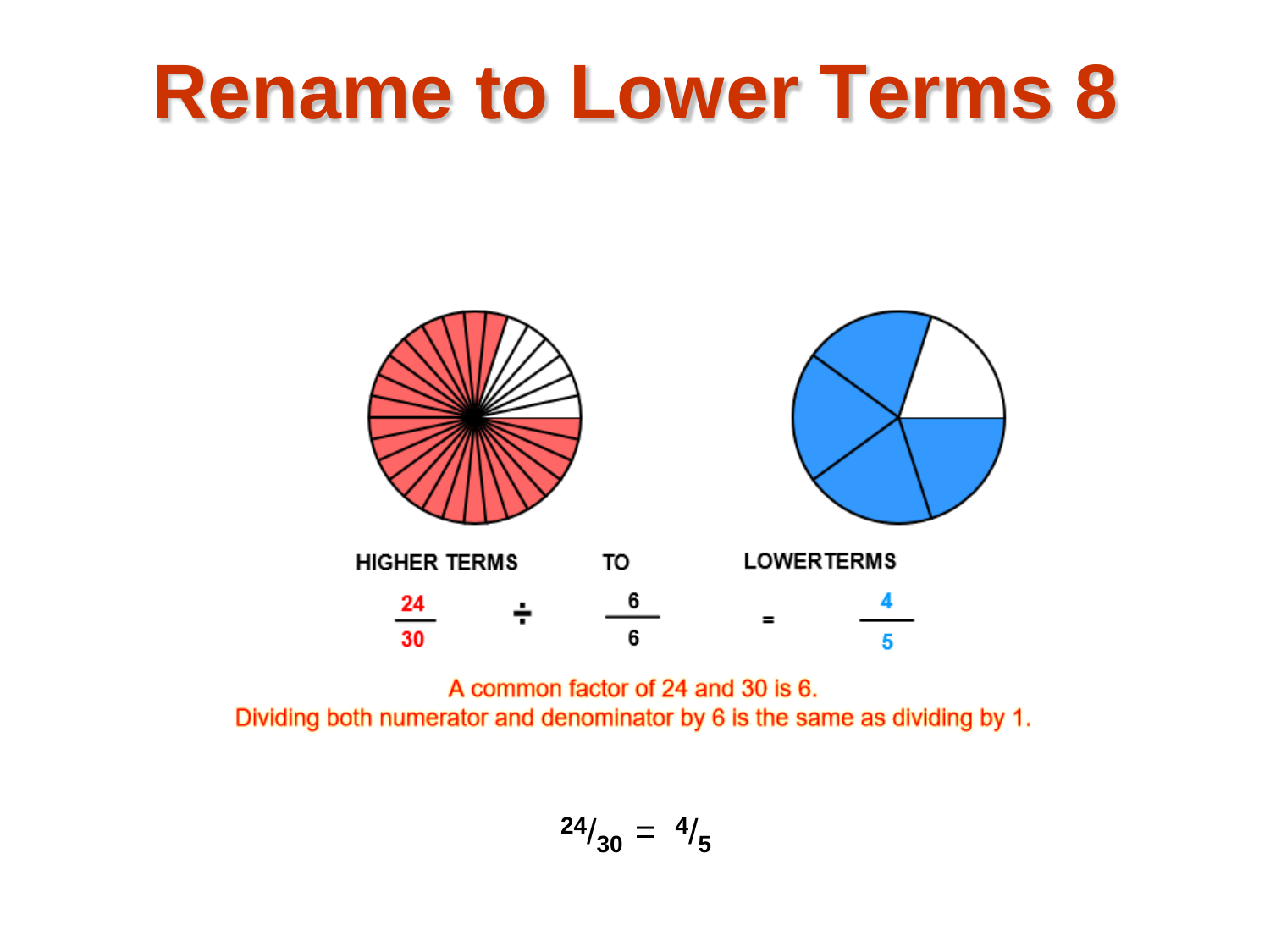

What is **<sup>40</sup>**/**48** in lowest terms? Think of the largest number that will divide evenly into both 40 and 48. Then divide both numerator and denominator by that number.